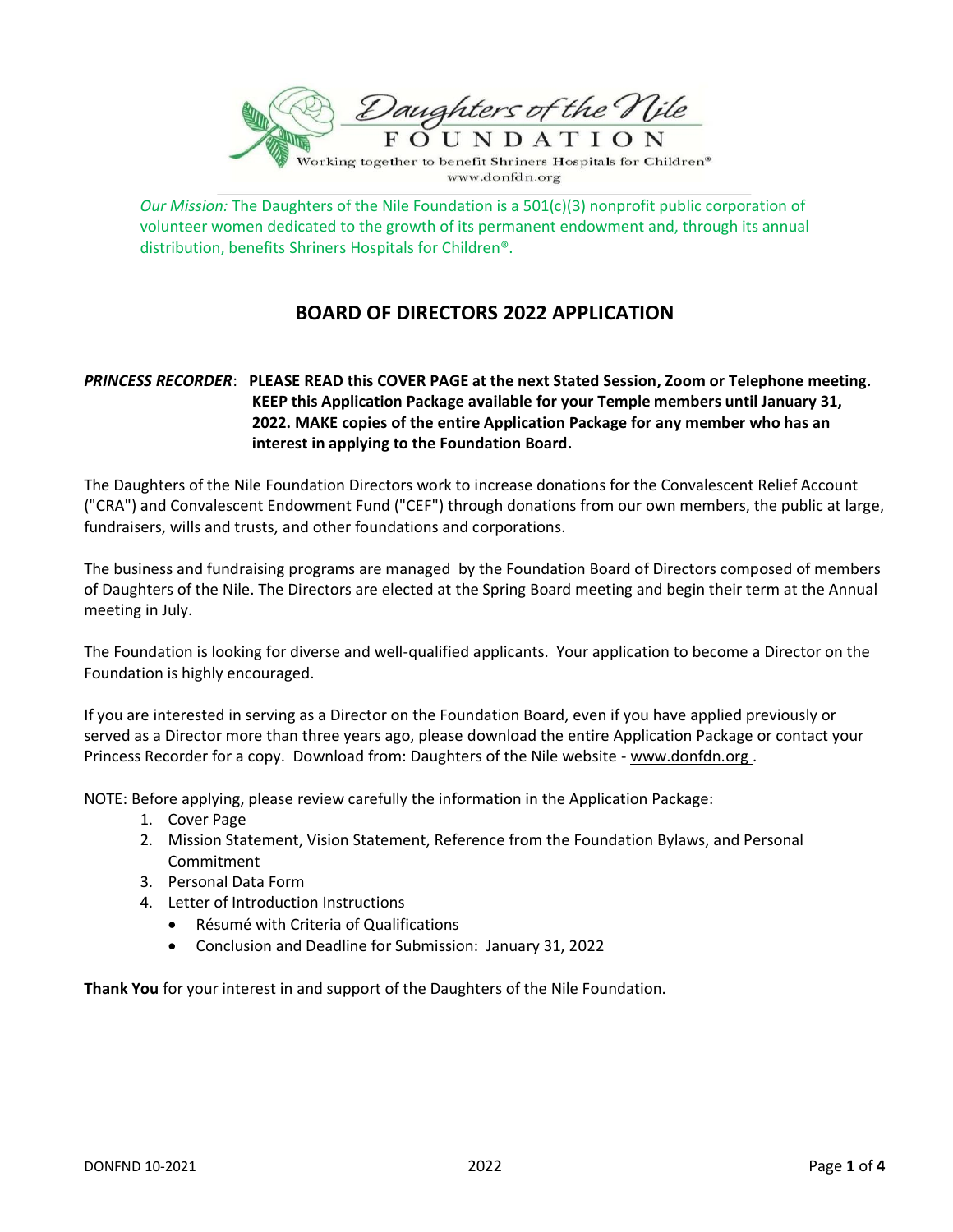

#### **DAUGHTERS OF THE NILE FOUNDATION MISSION STATEMENT**

The Daughters of the Nile Foundation is a 501(c)(3) nonprofit public corporation of volunteer women dedicated to the growth of its permanent endowment and, through its annual distribution, benefits Shriners Hospitals for Children®.

## **VISION STATEMENT**

Committed to secure donations to increase the Foundation's endowment fund for the future.

## **BYLAWS OF THE DAUGHTERS OF THE NILE FOUNDATION**

#### **ARTICLE II DIRECTORS, SECTION 1. Number and Qualifications.**

The affairs of the Corporation shall be conducted and managed by a Board of no more than Thirteen Directors. No more than three of the Directors shall be Past Supreme Queens of the Supreme Temple, Daughters of the Nile. All Directors shall be members of the Daughters of the Nile. Directors shall be elected at a regular meeting of the Foundation Board of Directors by a majority of Foundation Board of Directors. The Directors shall serve until their successors shall be chosen and qualified as provided in the Bylaws.

In the election of Directors, consideration shall be given to the geographical representation of the various regions within the jurisdiction of the Supreme Temple, Daughters of the Nile. Foundation Directors shall be elected and shall serve for three-year terms. No Director shall serve more than two consecutive terms but shall be eligible for additional consecutive terms after being off the Foundation Board of Directors for at least three years.

The term of a Director shall begin with the first annual meeting of the Foundation after her election and her term shall end on the day preceding the annual meeting of the Foundation at which her successor's term begins.

#### **PERSONAL COMMITMENT**

The Applicant should possess an extraordinary dedication to the Daughters of the Nile – in particular, to the Daughters of the Nile Foundation. If elected to the Foundation Board of Directors, the Applicant will require a positive and personal commitment to time, research, committees, teamwork, travel, and meetings as required throughout the year, and a personal cash contribution of at least five-hundred dollars (\$500) per year.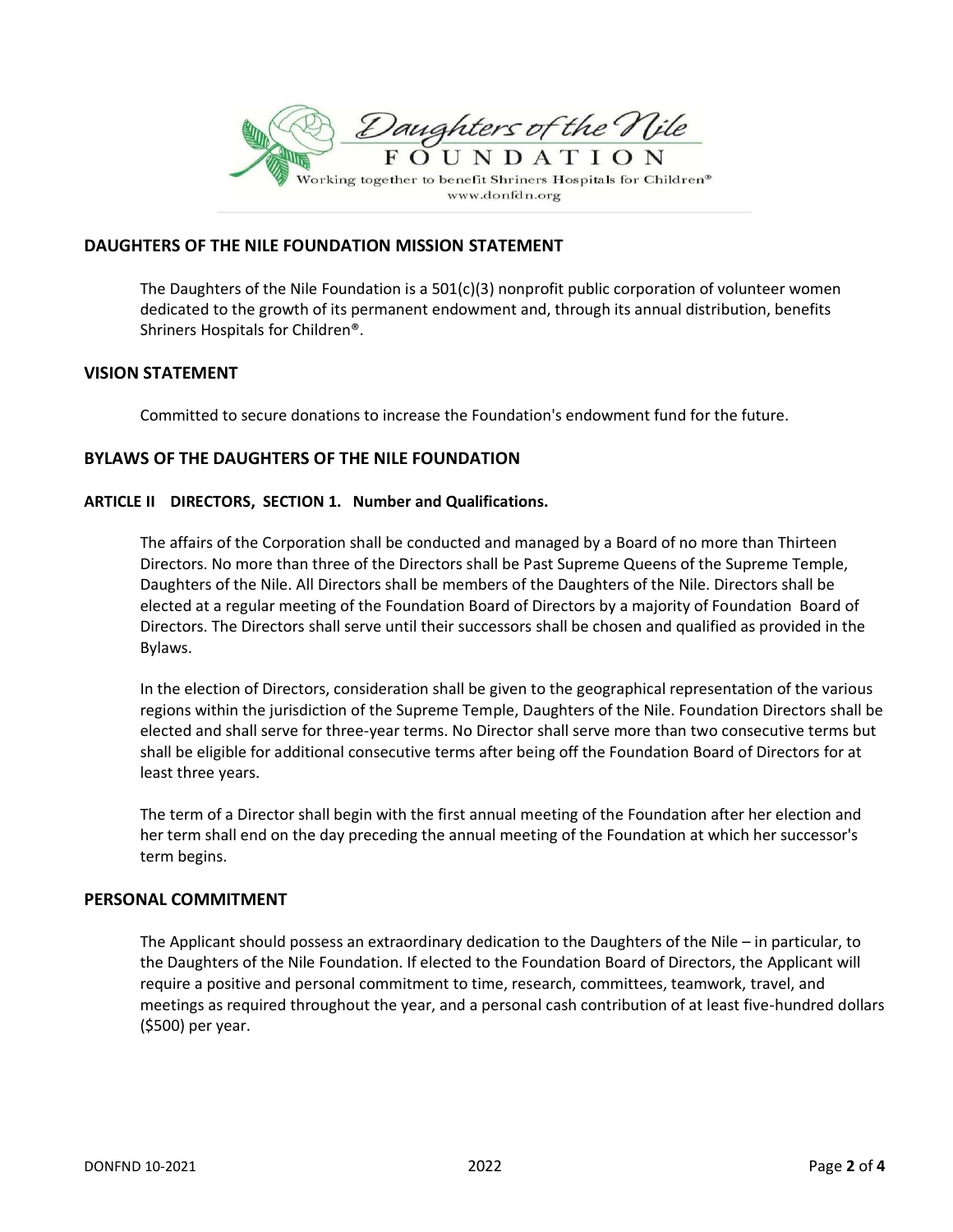| Daughters of the Nile<br>FOUNDATION<br>Working together to benefit Shriners Hospitals for Children®<br>www.donfdn.org                                                               |                           |  |       |                   |  | Optional<br><b>Attach Current</b><br>Photo Here |  |
|-------------------------------------------------------------------------------------------------------------------------------------------------------------------------------------|---------------------------|--|-------|-------------------|--|-------------------------------------------------|--|
|                                                                                                                                                                                     | <b>PERSONAL DATA FORM</b> |  |       |                   |  |                                                 |  |
| Name                                                                                                                                                                                |                           |  |       | Title             |  |                                                 |  |
| <b>Temple Name</b><br>and No.                                                                                                                                                       |                           |  |       | City              |  |                                                 |  |
| <b>Home Address</b>                                                                                                                                                                 |                           |  |       |                   |  |                                                 |  |
| City                                                                                                                                                                                |                           |  |       | State:            |  | Zip:                                            |  |
| Phone:                                                                                                                                                                              | Home                      |  | Cell: |                   |  | Text: Yes No                                    |  |
|                                                                                                                                                                                     | Work                      |  | Ext.  |                   |  |                                                 |  |
| Email                                                                                                                                                                               |                           |  |       | Fax<br>(Optional) |  |                                                 |  |
| Year of Initiation<br>If Past Queen, year as Queen                                                                                                                                  |                           |  |       |                   |  |                                                 |  |
| <b>Current Title</b>                                                                                                                                                                |                           |  |       |                   |  |                                                 |  |
| List current involvement in Committees / Offices / Units / other Activities in your Temple, Supreme Temple,<br>Shriners Hospitals for Children®, and other volunteer organizations. |                           |  |       |                   |  |                                                 |  |
|                                                                                                                                                                                     |                           |  |       |                   |  |                                                 |  |